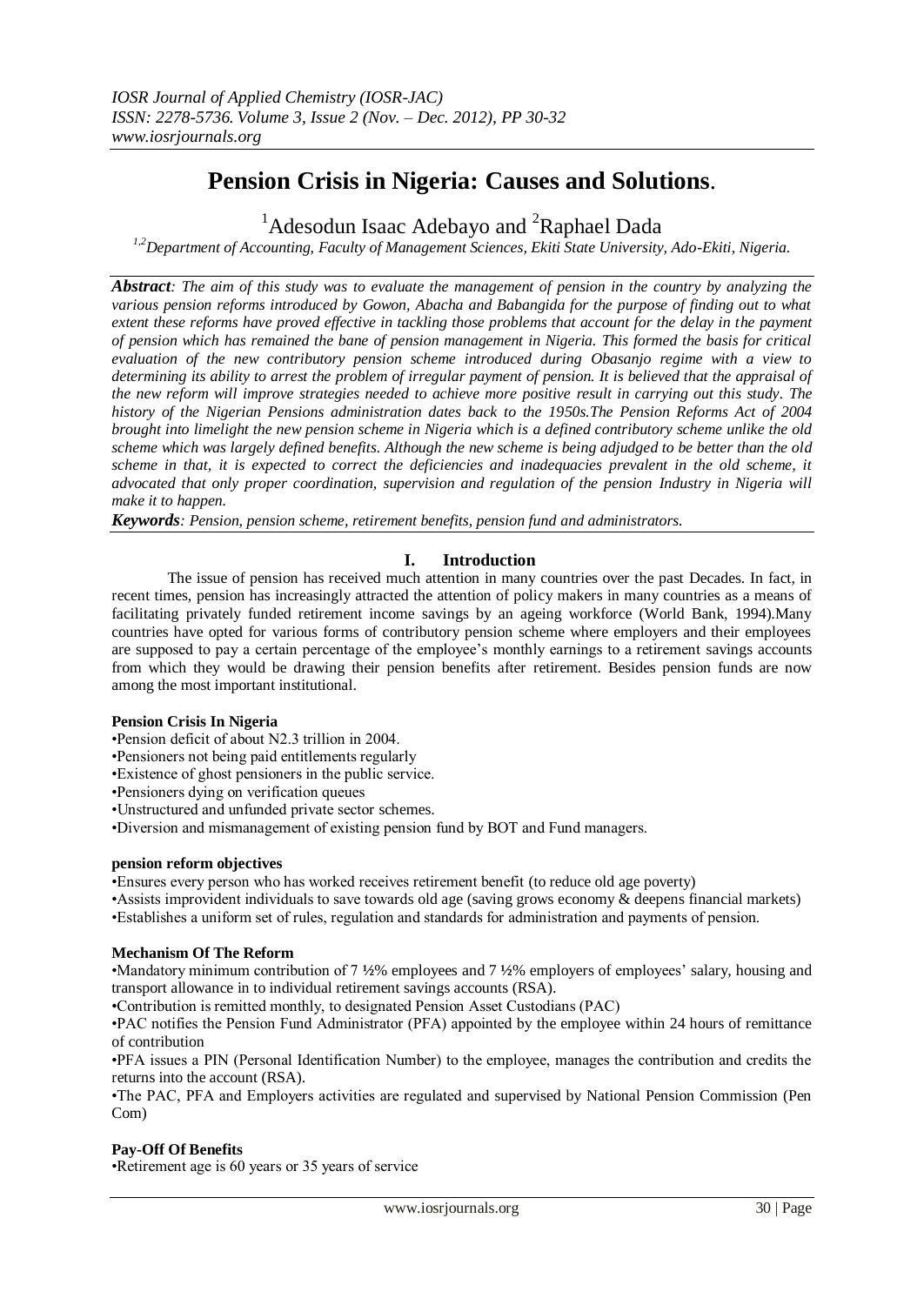•After retirement the employee meets the PFA and agree on the mode of withdrawal based on the life expectancy

•Withdrawal could be lump sum, programmed withdrawals and purchase of annuity from the insurance company.

### **II. Statement Of The Problem**

Major problem of the pension fund administration in Nigeria was the non-payment or delay in the payment of pension and gratuity by the Federal and State governments. For instance, the pension backlog was put at about N2.56 trillion as at December, 2005. In-fact, pension fund administration became a thorny issue with millions of retired Nigerian workers living in abject poverty and they were often neglected and not properly catered for after retirement (Orifowomo, 2006). Sadly, retirees went through tough times and rigorous processes before they were eventually paid their pensions, gratuity and other retirement benefits. At one time the money to pay their benefits is not available; and at another time, the Pension Fund Administrators were not there to meet the retirees' needs.

Basically, the old scheme has been beset with a lot of challenges and problems. Besides the aforementioned; other problems were: demographic challenges and funding of outstanding pensions and gratuities, merging of service for the purpose of computing retirement benefits. These problems coupled with the administrative bottlenecks, bureaucracies, corrupt tendencies and inefficiencies of the civil service, and the economic downturn have resulted in erratic and the non-payment of terminal benefits as at when due (Orifowomo, 2006; Ezeala, 2007, Abade, 2004). Other problems were: gross abuse of pensioners and pension fund benefits which were politically motivated in some cases.

#### **III. Mechanism Of The Reform**

•Data gathering and the administration (Pension Commission is required to maintain a National Data Bank for the country)

•Skills and competencies of PFA (pension fund administrator) are doubt

•Credibility of Providers (PFA&PAC) in doubt.

•No transition period.

#### **IV. Prospects To The Pension Crisis In Nigeria**

Admad (2008) some of the prospects of the Pension crisis in Nigeria, in the defined contributory scheme include:

1. Intensified Public Education & Enlightenment

2. Strong Support from and collaboration with stakeholder's especially social sector.

3. Consistent support and strong political will from the executive and legislative arms of government.

4. Federal Government of Nigeria had consistently and religiously met her obligation to the pensions fund contribution.

5. Gradual adoption of the new scheme by other tier of government especially state government

6. Major corporations and institutions have bought idea of the new scheme

7. Consistent macroeconomic stability to downtrend in inflation

8. Relatively strong enforcement power of PENCOM.

9. PENCOM's effort to build capacity in the areas of risk management, supervision, corporate governance and information technology. However, Ahmad (2008b) argues that corporate governance in the pension industry in Nigeria is still being faced with a lot of challenges notwithstanding the efforts of the Commission.

These challenges include; history of bad corporate governance by people in many organizations, inappropriate and adequate sanction for breaches, the "tyranny and immunity "of management, re-defining the roles of the external auditor and self regulatory organizations (SROs) under the PRA of 2004 to make them culpable on concealing breaches, possible conflicts of interest arising from PFA participation in companies' boards following fears that they might become major investors and be elected to boards and disclosure of confidential information.

However, necessary economic, political and institutional framework must be put in place to support and enforce good corporate governance.

10. Development of comprehensive Accounting standards for retirement benefits.

#### **V. Findings And Discussions**

•Civil servant population alone is over 260,000. Military and paramilitary over 200,000

•Reform requires every employer with 5 employees and above to join the scheme

•Membership from formal and informal sector is not expected to be less than 25 million

•Pen Com presently constituted does not have the capacity to gather and managed the required data.